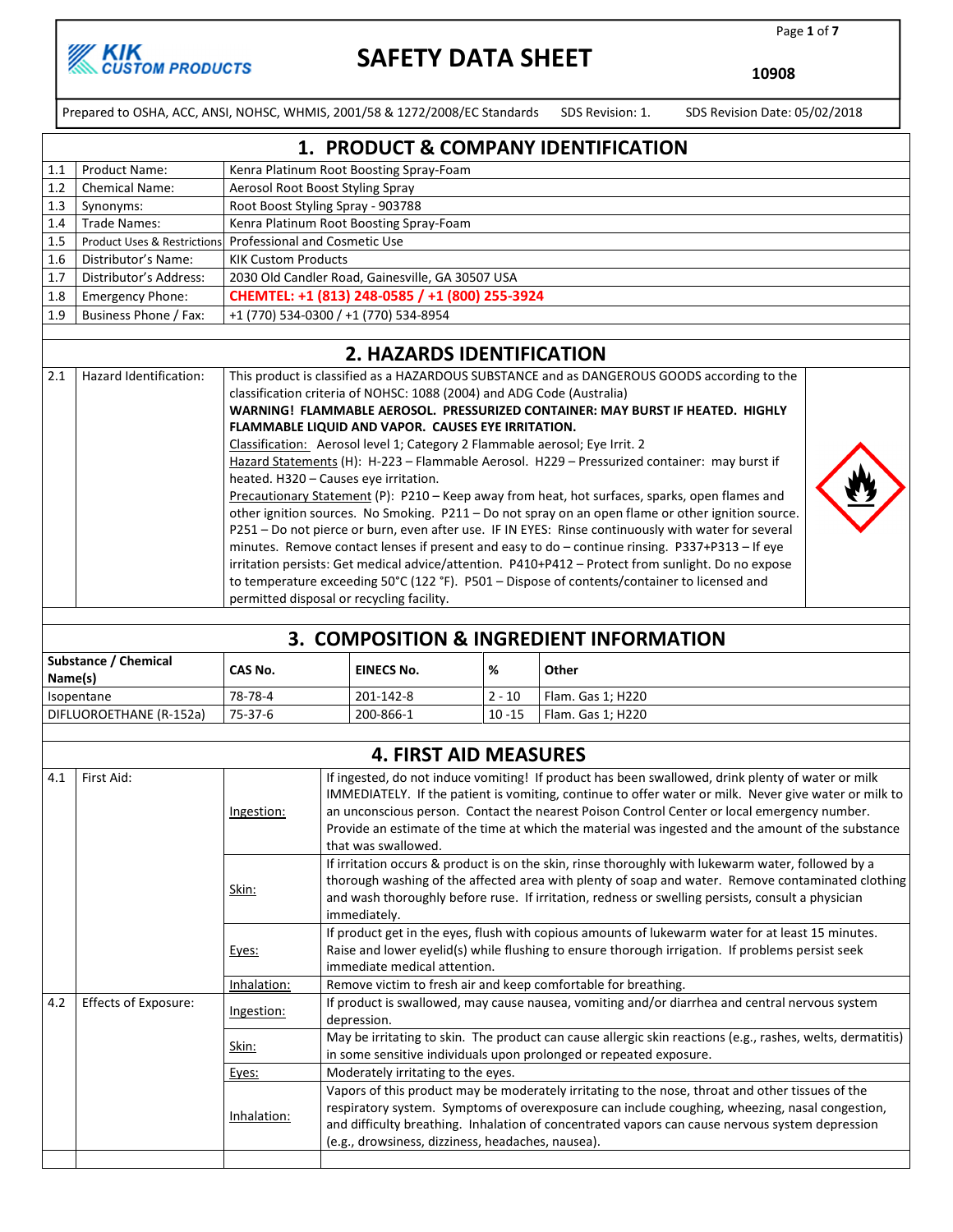

Page 2 of 7

a l

10908

|            |                                                                                                                          |                                 | Prepared to OSHA, ACC, ANSI, NOHSC, WHMIS, 2001/58 & 1272/2008/EC Standards                                                                                                               | SDS Revision: 1. |                         | SDS Revision Date: 05/02/2018 |   |
|------------|--------------------------------------------------------------------------------------------------------------------------|---------------------------------|-------------------------------------------------------------------------------------------------------------------------------------------------------------------------------------------|------------------|-------------------------|-------------------------------|---|
| 4.3        | Symptoms of Overexposure                                                                                                 | Ingestion:                      | May cause nausea, vomiting and/or diarrhea and central nervous system depression.                                                                                                         |                  |                         |                               |   |
|            |                                                                                                                          |                                 | Prolonged contact with skin may result in bleaching and irritation of skin. The product can cause                                                                                         |                  |                         |                               |   |
|            |                                                                                                                          | Skin:                           | allergic skin reactions (e.g., rashes, welts, dermatitis) in some sensitive individuals. Symptoms of skin<br>overexposure may include redness, itching, and irritation of affected areas. |                  |                         |                               |   |
|            |                                                                                                                          |                                 | Overexposure in eyes, may cause redness, itching and watering (risk of serious damage to eyes)                                                                                            |                  |                         |                               |   |
|            |                                                                                                                          | Eyes:                           | Contact may cause mild eye irritation including stinging, watering and redness.                                                                                                           |                  |                         |                               |   |
|            |                                                                                                                          | Inhalation:                     | Symptoms of overexposure can include coughing, wheezing, nasal congestion, and difficulty<br>breathing.                                                                                   |                  |                         |                               |   |
|            | <b>Acute Health Effects:</b>                                                                                             |                                 | Moderate irritation to eyes and skin near affected areas. Additionally, high concentrations of vapors can cause                                                                           |                  |                         |                               |   |
| 4.4        |                                                                                                                          |                                 | drowsiness, dizziness, headaches and nausea.                                                                                                                                              |                  |                         |                               |   |
|            |                                                                                                                          |                                 | No harmful or chronic health effects are expected to occur from a single accidental ingestion. These ingredients may                                                                      |                  |                         |                               |   |
| 4.5        | <b>Chronic Health Effects:</b>                                                                                           |                                 | be irritating to skin and mucous membrane of the eye and respiratory system. Overexposure may trigger asthma-like                                                                         |                  |                         |                               |   |
|            |                                                                                                                          |                                 | symptoms in some sensitive individuals. May also induce skin sensitization and respiratory hypersensitivity. Possible                                                                     |                  |                         |                               |   |
|            |                                                                                                                          | allergic dermatitis.            |                                                                                                                                                                                           |                  |                         |                               |   |
| 4.6<br>4.7 | Target Organs:<br><b>Medical Conditions</b>                                                                              | Eyes, skin, respiratory system. | Acute health hazards may be delayed. Most common symptoms                                                                                                                                 |                  | <b>HEALTH</b>           |                               | 1 |
|            | Aggravated by Exposure                                                                                                   |                                 | include irritating properties to eyes, respiratory system and skin.                                                                                                                       |                  | <b>FLAMMABILITY</b>     |                               | 3 |
|            |                                                                                                                          |                                 | Existing dermatological conditions (such as eczema) and                                                                                                                                   |                  | <b>PHYSICAL HAZARDS</b> |                               | 0 |
|            |                                                                                                                          |                                 | respiratory conditions (such as bronchial asthma and/or                                                                                                                                   |                  | PROTECTIVE EQUIPMENT    |                               | В |
|            |                                                                                                                          | bronchitis) may be exacerbated. |                                                                                                                                                                                           |                  | <b>EYES</b>             | <b>SKIN</b>                   |   |
|            |                                                                                                                          |                                 |                                                                                                                                                                                           |                  |                         |                               |   |
|            |                                                                                                                          |                                 | <b>5. FIREFIGHTING MEASURES</b>                                                                                                                                                           |                  |                         |                               |   |
| 5.1        | Fire and Explosion Hazards:                                                                                              |                                 | Level 1 Aerosol (NFPA 30B). Aerosols may burst at temperatures above 120° F. Cool uninvolved                                                                                              |                  |                         |                               |   |
|            |                                                                                                                          |                                 | containers to prevent possible bursting. Aerosols may be projectile hazards when bursting. If                                                                                             |                  |                         |                               |   |
|            |                                                                                                                          |                                 | aerosols are bursting, stay clear until bursting is complete. Containers may rupture and release                                                                                          |                  |                         |                               |   |
|            |                                                                                                                          |                                 | flammable liquids and/or exposed gases if exposed to the heat of fire. Keep containers cool by                                                                                            |                  |                         |                               |   |
|            |                                                                                                                          |                                 | spraying them with water until the fire has been extinguished.                                                                                                                            |                  |                         |                               |   |
| 5.2        | <b>Extinguishing Methods:</b>                                                                                            |                                 | Water Fog, Foam, CO <sub>2</sub> , Dry Chemical                                                                                                                                           |                  |                         |                               |   |
| 5.3        | Firefighting Procedures:                                                                                                 |                                 | As in any fire, wear MSHA/NIOSH approved self-contained breathing apparatus (pressure-                                                                                                    |                  |                         |                               |   |
|            |                                                                                                                          |                                 | demand_and full protective gear. Keep containers cool until well after the fire is out. Use water                                                                                         |                  |                         |                               |   |
|            |                                                                                                                          |                                 | spray to cool fire-exposed surfaces and to protect personnel. Fight fire upwind. Prevent runoff                                                                                           |                  |                         |                               |   |
|            |                                                                                                                          |                                 | from fire control or dilution from entering sewers, drains, drinking water supply, or any natural                                                                                         |                  |                         |                               |   |
|            |                                                                                                                          |                                 | waterway. Firefighters must use full bunker gear including NIOSH-approved positive pressure self-<br>contained breathing apparatus to protect against potential hazardous combustion or   |                  |                         |                               |   |
|            |                                                                                                                          |                                 | decomposition products and oxygen deficiencies.                                                                                                                                           |                  |                         |                               |   |
|            |                                                                                                                          |                                 |                                                                                                                                                                                           |                  |                         |                               |   |
|            | <b>6. ACCIDENTIAL RELEASE MEASURES</b>                                                                                   |                                 |                                                                                                                                                                                           |                  |                         |                               |   |
| 6.1        | Spills:                                                                                                                  |                                 | Before cleaning any spill or leak, individuals involved in spill cleanup must wear appropriate Personal Protective                                                                        |                  |                         |                               |   |
|            | Equipment (PPE).                                                                                                         |                                 |                                                                                                                                                                                           |                  |                         |                               |   |
|            |                                                                                                                          |                                 | Small spills Wear appropriate personal protective equipment including gloves and protective eyewear. Use a non-                                                                           |                  |                         |                               |   |
|            |                                                                                                                          |                                 | combustible material such as vermiculite or sand to soak up the product and place into a container for later disposal.                                                                    |                  |                         |                               |   |
|            |                                                                                                                          |                                 | Do not use water or a material such as "speedy dry" to soak up material. Sweep up material using non-sparking                                                                             |                  |                         |                               |   |
|            |                                                                                                                          |                                 | materials (e.g., plastic brooms, shovels, dustpans) and place into a plastic container or plastic liner within another                                                                    |                  |                         |                               |   |
|            |                                                                                                                          | container.                      |                                                                                                                                                                                           |                  |                         |                               |   |
|            |                                                                                                                          |                                 | Large spills: Keep incompatible materials (e.g., organics such as oil) away from spill. Stay upwind and away from spill or                                                                |                  |                         |                               |   |
|            |                                                                                                                          |                                 | release. Isolate immediate hazard area and keep unauthorized personnel out of area. Stop spill or release if it can be                                                                    |                  |                         |                               |   |
|            | done with minimal risk. Wear appropriate protective equipment including respiratory protection as conditions<br>warrant. |                                 |                                                                                                                                                                                           |                  |                         |                               |   |
|            |                                                                                                                          |                                 |                                                                                                                                                                                           |                  |                         |                               |   |
|            |                                                                                                                          |                                 | 7. HANDLING AND STORAGE INFORMATION                                                                                                                                                       |                  |                         |                               |   |
|            |                                                                                                                          |                                 | Do not eat, drink, or smoke while handling this product. Contents under pressure. Handle as to avoid puncturing                                                                           |                  |                         |                               |   |
| 7.1        | Work & Hygiene                                                                                                           |                                 | container(s). When used as intended, no additional protective equipment is necessary. Use chemical goggles if eye                                                                         |                  |                         |                               |   |
|            | Practices                                                                                                                |                                 | contact is possible. Wash unintentional residues with soap and warm water.                                                                                                                |                  |                         |                               |   |
|            |                                                                                                                          |                                 | Use and store in a cool, dry, well-ventilated location (e.g., local exhaust ventilation, fans) away from heat and direct                                                                  |                  |                         |                               |   |
| 7.2        | Storage and Handling:                                                                                                    |                                 | sunlight. Avoid temperatures above 120 °F. Keep away from incompatible substances. Protect containers from                                                                                |                  |                         |                               |   |
|            |                                                                                                                          |                                 | physical damage. To avoid unintentional spraying, keep cap in place when not in use. Storage level 2.                                                                                     |                  |                         |                               |   |
| 7.3        | <b>Special Precautions:</b>                                                                                              |                                 | Spilled material may present a slipping hazard if left unattended. Clean all spills promptly.                                                                                             |                  |                         |                               |   |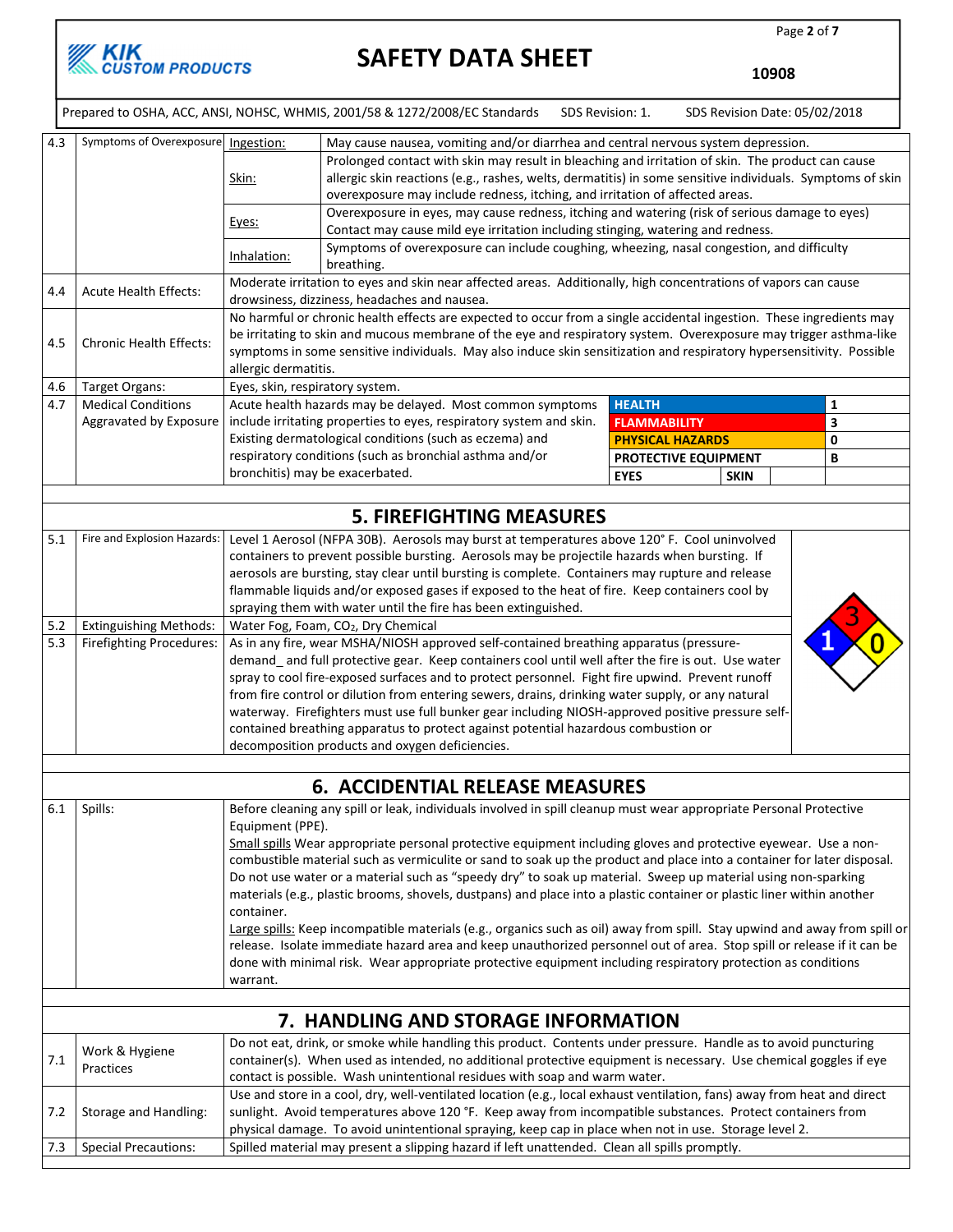

Page 3 of 7

10908

Prepared to OSHA, ACC, ANSI, NOHSC, WHMIS, 2001/58 & 1272/2008/EC Standards SDS Revision: 1. SDS Revision Date: 05/02/2018

|              | 8. EXPOSURE CONTROLS & PERSONAL PROTECTION       |                                                                                                                                                                                                                                                                                                              |                                                                                                                                                                                                                                                                                                                                                                                                                   |              |                   |                                       |                |           |             |              |  |
|--------------|--------------------------------------------------|--------------------------------------------------------------------------------------------------------------------------------------------------------------------------------------------------------------------------------------------------------------------------------------------------------------|-------------------------------------------------------------------------------------------------------------------------------------------------------------------------------------------------------------------------------------------------------------------------------------------------------------------------------------------------------------------------------------------------------------------|--------------|-------------------|---------------------------------------|----------------|-----------|-------------|--------------|--|
| 8.1          | <b>Exposure Limits:</b>                          |                                                                                                                                                                                                                                                                                                              |                                                                                                                                                                                                                                                                                                                                                                                                                   | <b>ACGIH</b> |                   | <b>NOHSC</b>                          |                |           | <b>OSHA</b> | <b>OTHER</b> |  |
|              | Ppm ( $mg/m3$ )                                  | Chemical Name(s)                                                                                                                                                                                                                                                                                             | <b>TLV</b>                                                                                                                                                                                                                                                                                                                                                                                                        | <b>STEL</b>  | ES-<br><b>TWA</b> | ES-STEL                               | <b>ES-PEAK</b> | PEL       | STEL        | <b>IDLH</b>  |  |
|              |                                                  | Isopentane                                                                                                                                                                                                                                                                                                   | 600                                                                                                                                                                                                                                                                                                                                                                                                               | <b>NA</b>    | <b>NF</b>         | <b>NF</b>                             | NF             | <b>NA</b> | <b>NA</b>   | <b>NA</b>    |  |
|              |                                                  | DIFLOROETHANE (R-152a)                                                                                                                                                                                                                                                                                       | 1000                                                                                                                                                                                                                                                                                                                                                                                                              | <b>NA</b>    | 1000              | <b>NA</b>                             | <b>NA</b>      | NE        | <b>NA</b>   | <b>NA</b>    |  |
| 8.2          | Ventilation &                                    | General mechanical (e.g., fans) or natural ventilation is sufficient when this product is in use. Use local or general                                                                                                                                                                                       |                                                                                                                                                                                                                                                                                                                                                                                                                   |              |                   |                                       |                |           |             |              |  |
|              | <b>Engineering Controls</b>                      | exhaust ventilation to effectively remove and prevent buildup of vapors or mist generated from the handling of this                                                                                                                                                                                          |                                                                                                                                                                                                                                                                                                                                                                                                                   |              |                   |                                       |                |           |             |              |  |
|              |                                                  | product.                                                                                                                                                                                                                                                                                                     |                                                                                                                                                                                                                                                                                                                                                                                                                   |              |                   |                                       |                |           |             |              |  |
| 8.3          | <b>Respiratory Protection:</b>                   |                                                                                                                                                                                                                                                                                                              | No special respiratory protection is required under typical circumstances of use or handling. In<br>instances where dusts of this product are generated, and respiratory protection is needed, use only<br>protection authorized by 29 CFR §1910.134, applicable U.S. State regulations, or the Canadian CAS<br>Standard Z94.4-93 and applicable standards of Canadian Provinces, EC member States, or Australia. |              |                   |                                       |                |           |             |              |  |
| 8.4          | Eye Protection:                                  | None required under normal conditions of use. Avoid eye contact. Safety glasses should be used<br>when handling or using large quantities of this product (e.g., $\geq 1$ gallon (3.8 L)).                                                                                                                   |                                                                                                                                                                                                                                                                                                                                                                                                                   |              |                   |                                       |                |           |             |              |  |
| 8.5          | Hand Protection:                                 | None required under normal conditions of use. However, may cause skin irritation is some sensitive<br>individuals. When handling large quantities (e.g., $\geq 1$ gallon (3.8 L)), wear rubber, nitrile or<br>impervious plastic gloves.                                                                     |                                                                                                                                                                                                                                                                                                                                                                                                                   |              |                   |                                       |                |           |             |              |  |
| 8.6          | <b>Body Protection:</b>                          | No apron required when handling small quantities. When handling large quantities (e.g., $\geq$ 5 lbs.),<br>eye wash station and deluge showers should be available. Upon completion of work activities<br>involving large quantities of this product, wash any exposed areas thoroughly with soap and water. |                                                                                                                                                                                                                                                                                                                                                                                                                   |              |                   |                                       |                |           |             |              |  |
|              |                                                  |                                                                                                                                                                                                                                                                                                              |                                                                                                                                                                                                                                                                                                                                                                                                                   |              |                   |                                       |                |           |             |              |  |
|              |                                                  | 9. PHYSICAL & CHEMICAL PROPERTIES                                                                                                                                                                                                                                                                            |                                                                                                                                                                                                                                                                                                                                                                                                                   |              |                   |                                       |                |           |             |              |  |
| 9.1          | Appearance:                                      | Aerosol, White foaming liquid spray                                                                                                                                                                                                                                                                          |                                                                                                                                                                                                                                                                                                                                                                                                                   |              |                   |                                       |                |           |             |              |  |
| 9.2          | Odor:                                            | Fresh Fragrance                                                                                                                                                                                                                                                                                              |                                                                                                                                                                                                                                                                                                                                                                                                                   |              |                   |                                       |                |           |             |              |  |
| 9.3          | Odor Threshold                                   | <b>NA</b>                                                                                                                                                                                                                                                                                                    |                                                                                                                                                                                                                                                                                                                                                                                                                   |              |                   |                                       |                |           |             |              |  |
| 9.4          | pH:                                              | $5.5 - 7.5$                                                                                                                                                                                                                                                                                                  |                                                                                                                                                                                                                                                                                                                                                                                                                   |              |                   |                                       |                |           |             |              |  |
| 9.5          | Melting/Freezing Point                           | <b>NA</b>                                                                                                                                                                                                                                                                                                    |                                                                                                                                                                                                                                                                                                                                                                                                                   |              |                   |                                       |                |           |             |              |  |
| 9.6          | Initial Boiling Point/                           | <b>NA</b>                                                                                                                                                                                                                                                                                                    |                                                                                                                                                                                                                                                                                                                                                                                                                   |              |                   |                                       |                |           |             |              |  |
| 9.7          | <b>Boiling Range:</b><br>Flashpoint:             | -30 °F (-34 °C) TCC for propellant only                                                                                                                                                                                                                                                                      |                                                                                                                                                                                                                                                                                                                                                                                                                   |              |                   |                                       |                |           |             |              |  |
| 9.8          | Upper/Lower                                      | <b>NA</b>                                                                                                                                                                                                                                                                                                    |                                                                                                                                                                                                                                                                                                                                                                                                                   |              |                   |                                       |                |           |             |              |  |
|              | Flammability limits                              |                                                                                                                                                                                                                                                                                                              |                                                                                                                                                                                                                                                                                                                                                                                                                   |              |                   |                                       |                |           |             |              |  |
| 9.9          | Vapor Pressure:                                  | @ 20 °C (68°F) - Can pressure not to exceed 180 psig @ 55 °C (131 °F) 12.4 bar                                                                                                                                                                                                                               |                                                                                                                                                                                                                                                                                                                                                                                                                   |              |                   |                                       |                |           |             |              |  |
| 9.10<br>9.11 | <b>Vapor Density</b><br><b>Relative Density:</b> | >1<br>$0.90 - 0.95$                                                                                                                                                                                                                                                                                          |                                                                                                                                                                                                                                                                                                                                                                                                                   |              |                   |                                       |                |           |             |              |  |
| 9.12         | Solubility:                                      | Soluble                                                                                                                                                                                                                                                                                                      |                                                                                                                                                                                                                                                                                                                                                                                                                   |              |                   |                                       |                |           |             |              |  |
|              | 9.13 Partition Coefficient<br>$(log Pow)$ :      | <b>NA</b>                                                                                                                                                                                                                                                                                                    |                                                                                                                                                                                                                                                                                                                                                                                                                   |              |                   |                                       |                |           |             |              |  |
| 9.14         | Autoignition Temperature:                        | <b>NA</b>                                                                                                                                                                                                                                                                                                    |                                                                                                                                                                                                                                                                                                                                                                                                                   |              |                   |                                       |                |           |             |              |  |
| 9.15         | Decomposition                                    | NА                                                                                                                                                                                                                                                                                                           |                                                                                                                                                                                                                                                                                                                                                                                                                   |              |                   |                                       |                |           |             |              |  |
|              | Temperature.                                     |                                                                                                                                                                                                                                                                                                              |                                                                                                                                                                                                                                                                                                                                                                                                                   |              |                   |                                       |                |           |             |              |  |
|              | 9.16 Viscosity:                                  | Aerosol at ambient temperature                                                                                                                                                                                                                                                                               |                                                                                                                                                                                                                                                                                                                                                                                                                   |              |                   |                                       |                |           |             |              |  |
|              | 9.17 Other Information:                          | Evaporation Rate >1: Percent Volatile 6%                                                                                                                                                                                                                                                                     |                                                                                                                                                                                                                                                                                                                                                                                                                   |              |                   |                                       |                |           |             |              |  |
|              |                                                  |                                                                                                                                                                                                                                                                                                              |                                                                                                                                                                                                                                                                                                                                                                                                                   |              |                   |                                       |                |           |             |              |  |
|              |                                                  |                                                                                                                                                                                                                                                                                                              |                                                                                                                                                                                                                                                                                                                                                                                                                   |              |                   | <b>10. STABILITY &amp; REACTIVITY</b> |                |           |             |              |  |
|              | 10.1 Stability:                                  | Stable at normal temperatures.                                                                                                                                                                                                                                                                               |                                                                                                                                                                                                                                                                                                                                                                                                                   |              |                   |                                       |                |           |             |              |  |
|              | 10.2 Hazardous<br>Decomposition                  | Oxides of carbon (CO, $CO2$ ) and sulfur (SO <sub>2</sub> )                                                                                                                                                                                                                                                  |                                                                                                                                                                                                                                                                                                                                                                                                                   |              |                   |                                       |                |           |             |              |  |
|              | Products:                                        |                                                                                                                                                                                                                                                                                                              |                                                                                                                                                                                                                                                                                                                                                                                                                   |              |                   |                                       |                |           |             |              |  |
|              | 10.3 Hazardous<br>Polymerization:                | Will not occur.                                                                                                                                                                                                                                                                                              |                                                                                                                                                                                                                                                                                                                                                                                                                   |              |                   |                                       |                |           |             |              |  |
| 10.4         | <b>Conditions to Avoid</b>                       | Excessive heat, direct sunlight, flames, heat sources and incompatible substances.                                                                                                                                                                                                                           |                                                                                                                                                                                                                                                                                                                                                                                                                   |              |                   |                                       |                |           |             |              |  |
|              | 10.5   Incompatible Substances                   | Mixture with strong acids, alkalis or oxidizers.                                                                                                                                                                                                                                                             |                                                                                                                                                                                                                                                                                                                                                                                                                   |              |                   |                                       |                |           |             |              |  |
|              |                                                  |                                                                                                                                                                                                                                                                                                              |                                                                                                                                                                                                                                                                                                                                                                                                                   |              |                   |                                       |                |           |             |              |  |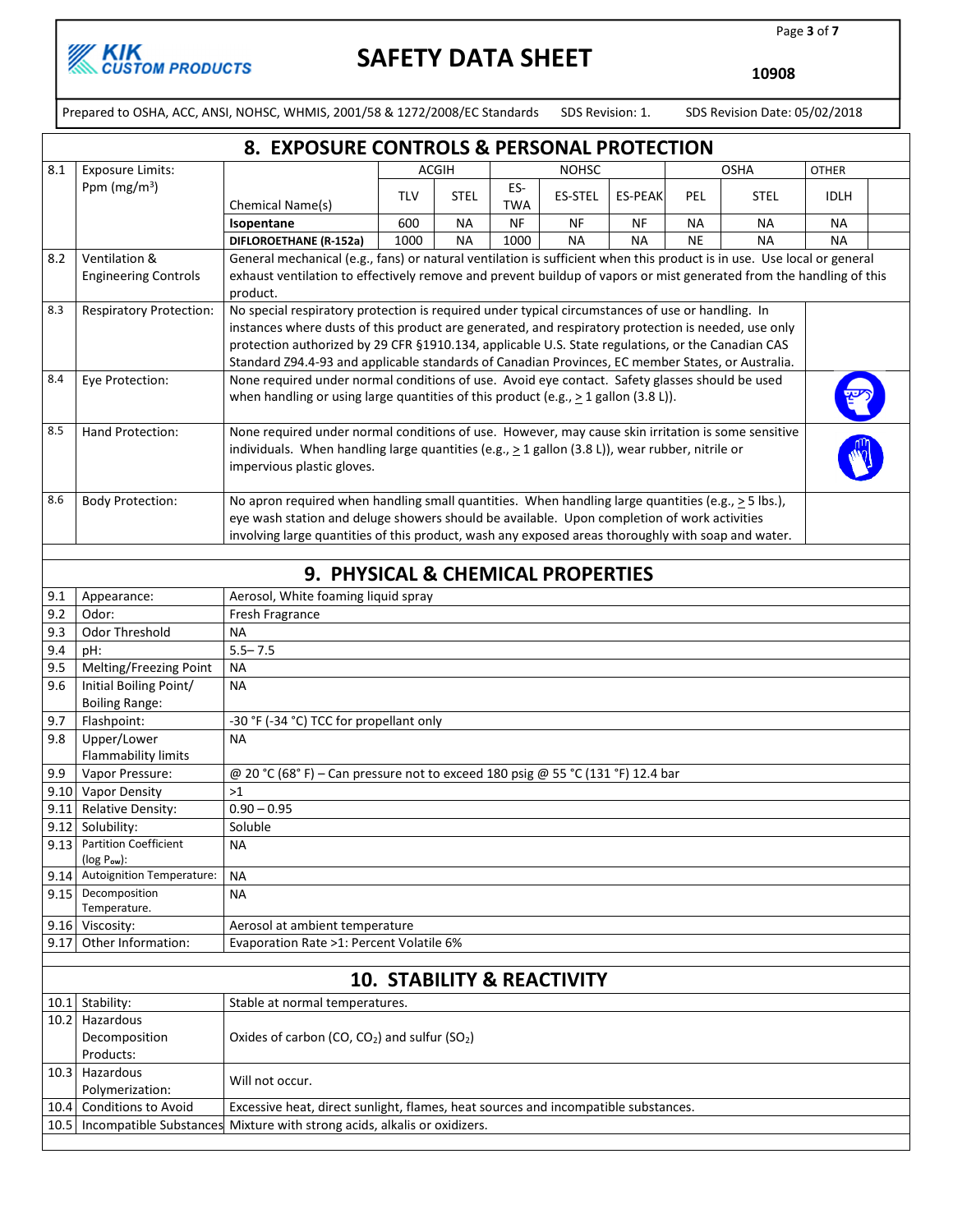

Page 4 of 7

10908

Prepared to OSHA, ACC, ANSI, NOHSC, WHMIS, 2001/58 & 1272/2008/EC Standards SDS Revision: 1. SDS Revision Date: 05/02/2018

|      | <b>11. TOXICOLOGICAL INFORMATION</b>       |                                                                                                                                                                                                            |  |  |  |  |
|------|--------------------------------------------|------------------------------------------------------------------------------------------------------------------------------------------------------------------------------------------------------------|--|--|--|--|
|      | 11.1 Routes of Entry:                      | YES<br>Absorption:<br>YES<br>Inhalation:<br><b>YES</b><br>Ingestion:                                                                                                                                       |  |  |  |  |
|      | 11.2 Toxicity Data:                        | This product was not tested on animals. Toxicology data, found in scientific literature, is available and not presented in                                                                                 |  |  |  |  |
|      |                                            | this document. Hydrofluorocarbon-152a: LC <sub>50</sub> (inh, 2 h, mouse): 977 g/m <sup>3</sup>                                                                                                            |  |  |  |  |
|      | 11.3 Acute Toxicity:                       | See Section 4.4                                                                                                                                                                                            |  |  |  |  |
| 11.4 | Chronic Toxicity:                          | See Section 4.5                                                                                                                                                                                            |  |  |  |  |
|      | 11.5 Suspected Carcinogen:                 | No.                                                                                                                                                                                                        |  |  |  |  |
|      | 11.6 Reproductive Toxicity:                | This product is not reported to cause reproductive toxicity in humans.                                                                                                                                     |  |  |  |  |
|      | Mutagenicity:                              | This product is not reported to produce mutagenic effects in humans.                                                                                                                                       |  |  |  |  |
|      | Embryotoxicity:                            | This product is not reported to produce embryotoxic effects in humans.                                                                                                                                     |  |  |  |  |
|      | Teratogenicity:                            | This product is not report to cause teratogenic effects in humans.                                                                                                                                         |  |  |  |  |
|      | Reproductive Toxicity:                     | This product is not report to cause reproductive effects in humans.                                                                                                                                        |  |  |  |  |
|      | 11.7   Irritancy of Product:               | See Section 4.3                                                                                                                                                                                            |  |  |  |  |
|      | 11.8 Biological Exposure<br>Indices:       | NА                                                                                                                                                                                                         |  |  |  |  |
|      | 11.9 Physician<br>Recommendations:         | Treat symptomatically.                                                                                                                                                                                     |  |  |  |  |
|      |                                            | <b>12. ECOLOGICAL INFORMATION</b>                                                                                                                                                                          |  |  |  |  |
|      | 12.1 Environmental Stability:              | There is no specific data available for this product.                                                                                                                                                      |  |  |  |  |
|      | 12.2 Effects on Plants &<br>Animals        | There is no specific data available for this product.                                                                                                                                                      |  |  |  |  |
|      | 12.3 Effects on Aquatic Life:              | The product itself has not been tested as a whole. There is no specific data available for this product.                                                                                                   |  |  |  |  |
|      |                                            |                                                                                                                                                                                                            |  |  |  |  |
|      |                                            | <b>13. DISPOSAL CONSIDERATIONS</b>                                                                                                                                                                         |  |  |  |  |
|      | 13.1 Waste Disposal:                       | Review current local, state and federal laws, codes, statutes and regulations to determine current status and                                                                                              |  |  |  |  |
|      |                                            | appropriate disposal method for the ingredients listed in Section 2. Any disposal practice must be in compliance with                                                                                      |  |  |  |  |
|      |                                            | local, state and federal laws and regulations. Contact the appropriate agency for specific information. A licensed                                                                                         |  |  |  |  |
|      |                                            | facility or waste hauler must provide treatment, transport, storage and disposal of hazardous waste.                                                                                                       |  |  |  |  |
|      | 13.2 Special Considerations:               | U.S. EPA Hazardous Waste - Characteristic - Ignitable (D001)                                                                                                                                               |  |  |  |  |
|      |                                            | <b>14. TRANSPORTATION INFORMATION</b>                                                                                                                                                                      |  |  |  |  |
|      | 14.1 49 CFR (GND):                         | UN1950, AEROSOLS, 2.1 (LTD QTY, IP VOL < 1.0 L); or                                                                                                                                                        |  |  |  |  |
|      |                                            | CONSUMER COMMODITY, ORM-D (IP VOL < 1.0 L) - until 12/31/2020                                                                                                                                              |  |  |  |  |
|      | 14.2   IATA (AIR)                          | UN1950, AEROSOLS, FLAMMABLE, 2.1 (LTD QTY, IP VOL < 0.5 L); or                                                                                                                                             |  |  |  |  |
|      |                                            | ID8000, CONSUMER COMMODITY, ORM-D (IP VOL < 0.5 I=L)                                                                                                                                                       |  |  |  |  |
|      | 14.3 IMDG (OCN):                           | UN1950, AEROSOLS, 2.1 (LTD QTY, IP VOL < 1.0 L)                                                                                                                                                            |  |  |  |  |
|      | 14.4   TDGR (Canadian GND):                | UN1950, AEROSOLS, 2.1 (LTD QTY, IP VOL $\leq 1.0$ L); or                                                                                                                                                   |  |  |  |  |
|      |                                            | MARK PACKAGE "LIMITED QUANTITY", "LTD QTY", OR "QUANT LTÉE" OR "QUANTITÉ LIMITÉE"                                                                                                                          |  |  |  |  |
|      | 14.5 ADR/RID (EU):                         | UN1950, AEROSOLS, 2.1 (LTD QTY, IP VOL < 1.0 L)                                                                                                                                                            |  |  |  |  |
|      | 14.6 SCT (MEXICO):                         | UN1950, AEROSOLES, 2.1 (CANTIDAD LIMITADA, IP VOL $\leq$ 1.0 L)                                                                                                                                            |  |  |  |  |
|      | 14.7 ADGR (AUS):                           | UN1950, AEROSOLS, 2.1 (LTD QTY, IP VOL < 1.0 L)                                                                                                                                                            |  |  |  |  |
|      |                                            | <b>15. REGULATORY INFORMATION</b>                                                                                                                                                                          |  |  |  |  |
|      |                                            |                                                                                                                                                                                                            |  |  |  |  |
|      | 15.1 SARA Reporting<br>Requirements:       | This product does not contain any substance subject to SATA Title III, section 313 reporting requirements.                                                                                                 |  |  |  |  |
|      | 15.2 SARA Threshold<br>Planning Quantity:  | There are no specific Threshold Planning Quantities for the components of this product.                                                                                                                    |  |  |  |  |
|      | 15.3 TSCA Inventory Status:                | The components of this product are listed on the TSCA Inventory.                                                                                                                                           |  |  |  |  |
| 15.4 | <b>CERCLA Reportable</b><br>Quantity (RQ): | NА                                                                                                                                                                                                         |  |  |  |  |
| 15.5 | Other Federal                              | This product complies with the appropriate sections of the Food and Drug Administration's 21 CFR Subchapter G.                                                                                             |  |  |  |  |
|      | Requirements:                              | (Cosmetics)                                                                                                                                                                                                |  |  |  |  |
|      | 15.6 Other Canadian<br>Regulations:        | This product has been classified according to the hazard criteria of the CPR and the SDS contains all<br>of the information required by the CPR. The components of the product are listed on the DSL/NDSL. |  |  |  |  |
|      |                                            | None of the components of this product are listed on the Priorities Substance List. WHMIS Class B5<br>(Flammable Aerosol)                                                                                  |  |  |  |  |
|      |                                            |                                                                                                                                                                                                            |  |  |  |  |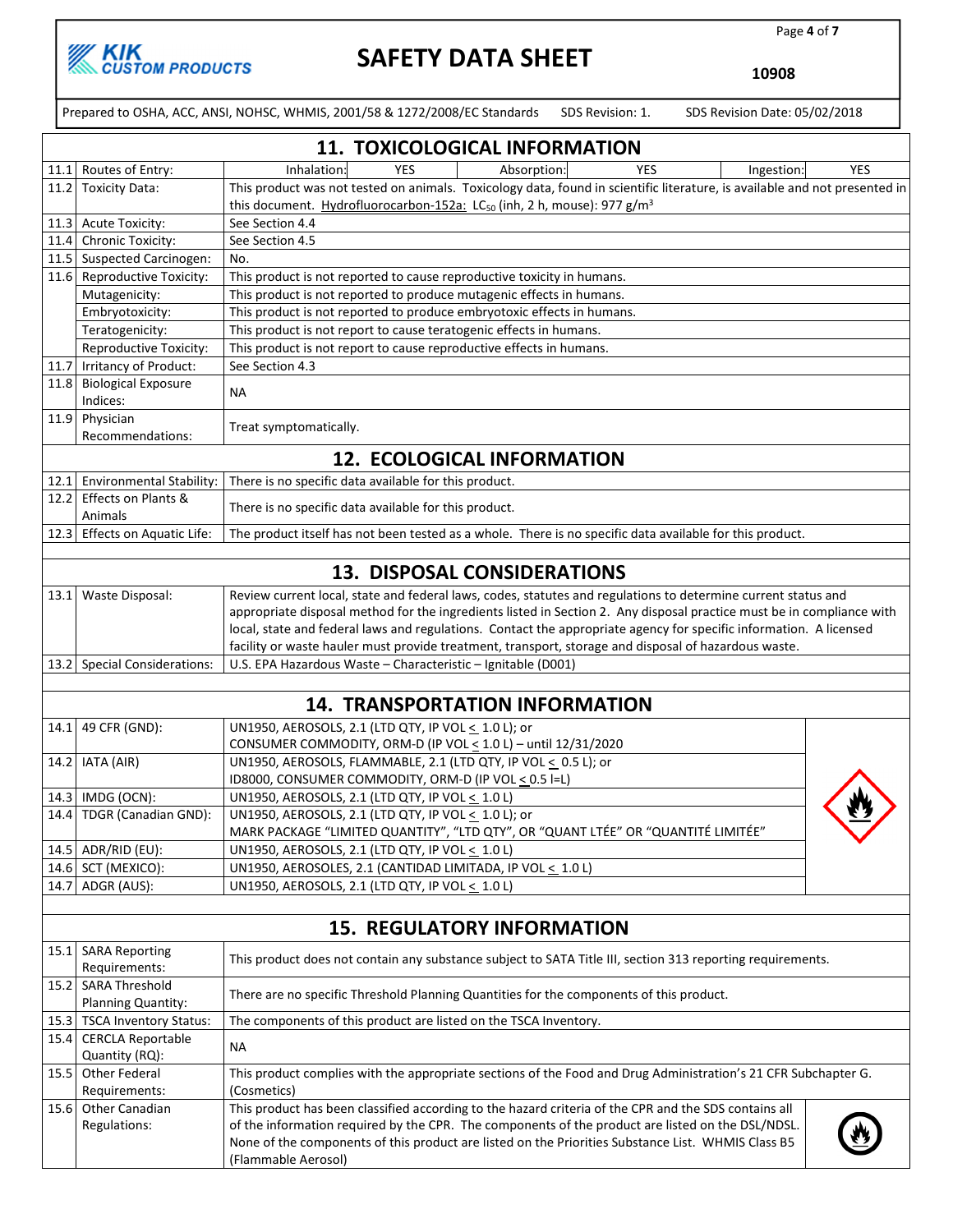

10908

Page 5 of 7

|      | Prepared to OSHA, ACC, ANSI, NOHSC, WHMIS, 2001/58 & 1272/2008/EC Standards<br>SDS Revision: 1.<br>SDS Revision Date: 05/02/2018 |                                                                                                                                                                                                                                                                                                                                                                                                                                                                                                                                                                                                                                                                                                                                                                                        |  |                                      |  |  |  |
|------|----------------------------------------------------------------------------------------------------------------------------------|----------------------------------------------------------------------------------------------------------------------------------------------------------------------------------------------------------------------------------------------------------------------------------------------------------------------------------------------------------------------------------------------------------------------------------------------------------------------------------------------------------------------------------------------------------------------------------------------------------------------------------------------------------------------------------------------------------------------------------------------------------------------------------------|--|--------------------------------------|--|--|--|
|      | 15.7 State Regulatory<br>Information:                                                                                            | Isopentane is found on the following state criteria list: FL, MA, NJ and PA<br>Difluoroethane can be found on the following state criteria lists: MA and NJ.<br>No other ingredients of this product, present in a concentration of 1.0% or greater, are listed on any of the following<br>state criteria lists: California Proposition 65 (CA65), Delaware Air Quality Management List (DE), Florida Toxic<br>Substances List (FL), Massachusetts Hazardous Substances List (MA), Michigan Critical Substances List (MI), Minnesota<br>Hazardous Substances List (MN), New Jersey Right-to-Know List (NJ), New York Hazardous Substances List (NY),<br>Pennsylvania Right-to-Know List (PA), Washington Permissible Exposures List (WA), Wisconsin Hazardous Substances<br>List (WI). |  |                                      |  |  |  |
|      | 15.8 Other Requirements:                                                                                                         | The primary components of this product are listed in Annex I of EU Directive 67/548/EEC:<br>Isopentane: Harmful (Xn). Risk Phases ®: 65 - Harmful: may cause lung damage if swallowed. Safety<br>Phrases: (S): 2-9-29-62 - Keep out of reach of children. Keep container in well ventilated place. Do<br>not empty into drains. If swallowed, do not induce vomiting: Seek medical advice immediately and<br>show this container or label where possible                                                                                                                                                                                                                                                                                                                               |  |                                      |  |  |  |
|      |                                                                                                                                  | <b>16. OTHER INFORMATION</b>                                                                                                                                                                                                                                                                                                                                                                                                                                                                                                                                                                                                                                                                                                                                                           |  |                                      |  |  |  |
|      | 16.1 Other Information:                                                                                                          | WARNING! FLAMMABLE AEROSOL. PRESSURIZED CONTAINER: MAY BURST IF HEATED, HIGHLY FLAMMABLE LIQUID                                                                                                                                                                                                                                                                                                                                                                                                                                                                                                                                                                                                                                                                                        |  |                                      |  |  |  |
|      |                                                                                                                                  | AND VAPOR. CAUSES EYE IRRITATION. Keep away from heat, hot surfaces, sparks open flames and other ignition<br>sources. No Smoking. Do not spray on an open flame or other ignition source. Do not pierce or burn, even after use.<br>Avoid breathing vapor/spray. Wash thoroughly with soap and water after handling. Use only in a well ventilated area.<br>Wear eye protection. Protect from sunlight. Do not expose to temperature exceeding 50 °C (122 °F). IF INHALED:<br>Remove person to fresh air and keep comfortable for breathing. IF IN EYES: Rinse cautiously with water for several<br>minutes. Remove contact lenses if present and easy to do. Continue rinsing. If eye irritation persists: Get medical<br>advice/attention. KEEP OUT OF REACH OF CHILDREN.           |  |                                      |  |  |  |
|      | 16.2 Terms & Definitions:                                                                                                        | See last page of this Safety Data Sheet.                                                                                                                                                                                                                                                                                                                                                                                                                                                                                                                                                                                                                                                                                                                                               |  |                                      |  |  |  |
| 16.3 | Disclaimer:                                                                                                                      | This Safety Data Sheet is offered pursuant to OSHA's Hazard Communication Standard, 29 CFR §1910.1200. Other<br>government regulations must be reviewed for applicability to this product. To the base of KIK Custom Product's<br>knowledge, the information contained herein is reliable and accurate as of this date; however, accuracy, suitability or<br>complete=ness are not guaranteed and no warranties of any type, either expressed or implied, are provided. The<br>information contained herein relates only to the specific product(s). If this product(s) is combined with other materials,<br>all component properties must be considered. Data may be changed from time to time. Be sure to consult the latest<br>edition.                                             |  |                                      |  |  |  |
| 16.4 | Prepared By:                                                                                                                     | <b>KIK Custom Products</b><br>2030 Old Candler Road<br>Gainesville, GA 30507 USA<br>Tel: +1 (770) 534-0300<br>Fax: +1 (770) 534-8954<br>http://www.kikcorp.com                                                                                                                                                                                                                                                                                                                                                                                                                                                                                                                                                                                                                         |  | <b>KIK</b><br><i>CUSTOM PRODUCTS</i> |  |  |  |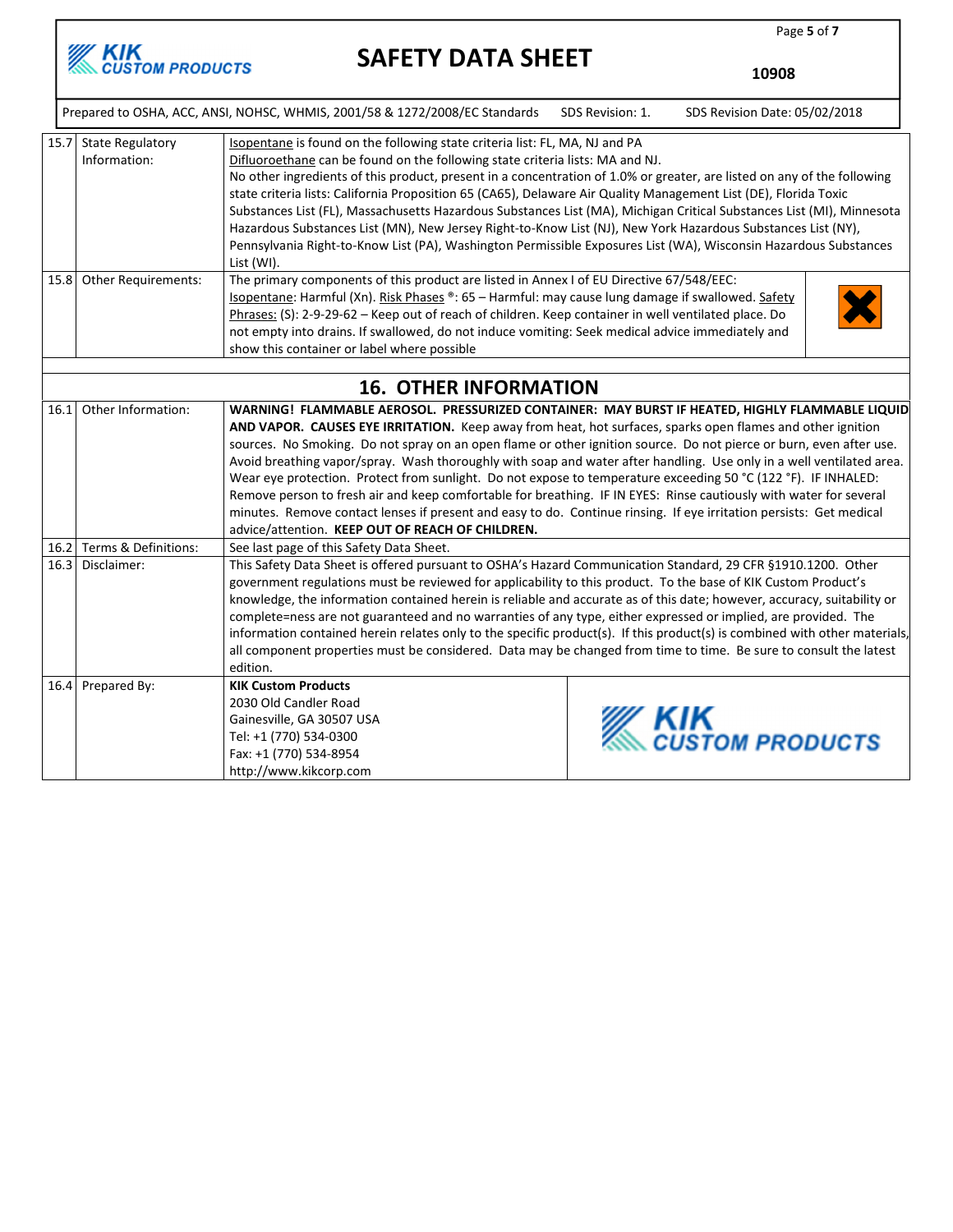